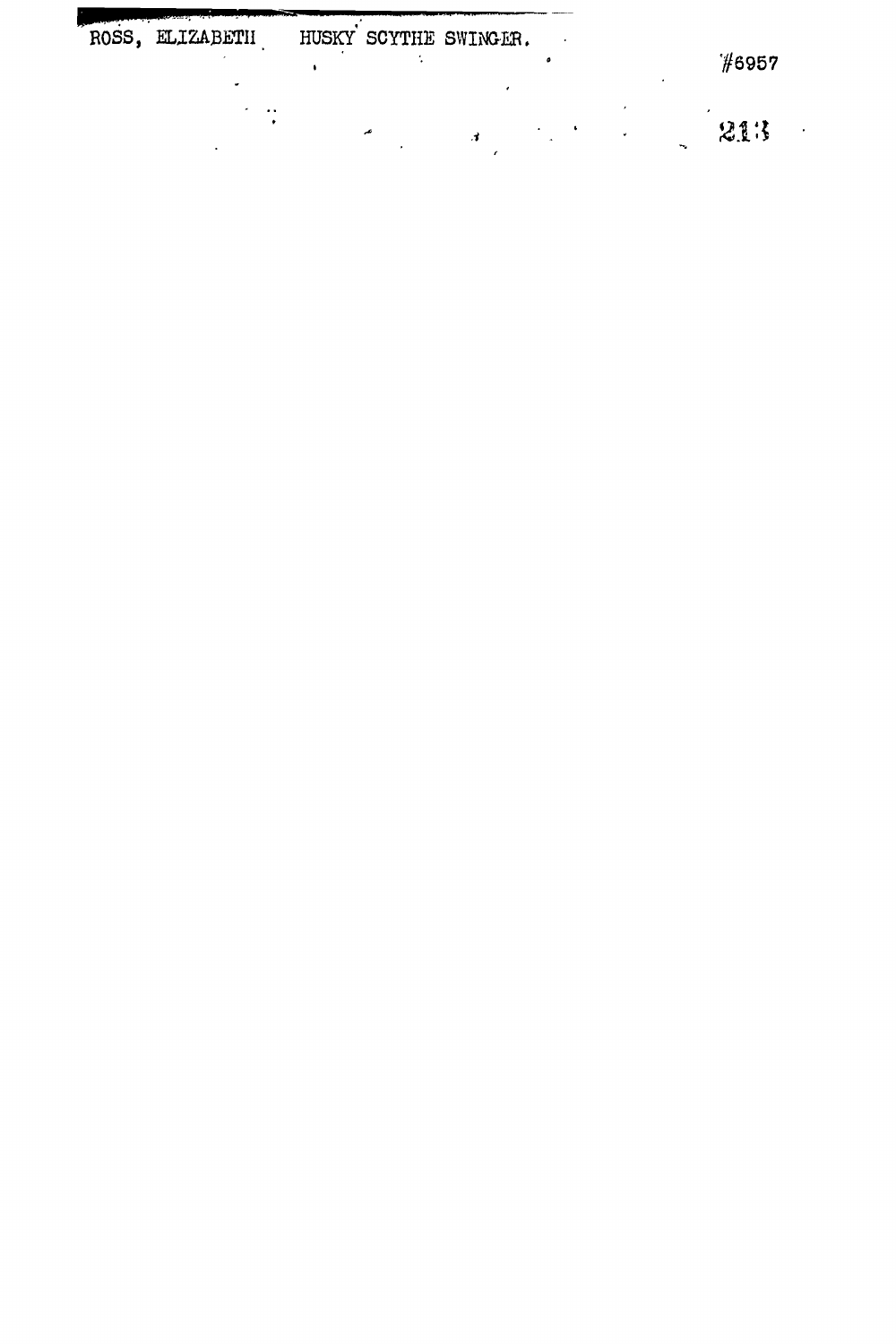ROSS. ELIZABETH. HUSKY SCYTHE SWINGER.

214

July 26, 1937.

**\***

## Husky Scythe Swinger.

Years ago, before the advent of improved and labor saving farm implements, wheat and oats were reaped by men who wielded scythes and cradles. In referring to such persons they were often mentioned as being 'swingers of the scythe". In that connection there has descended to the present time(1937) the story of how one of the hardy farmers of a bygone day swing the scythe so effectually as to merit for himself the distinction of being recognized as a champion.

Near the banks of the Barren Fork river, in the vicinity of the present' hamlet of Welling, Oklahoma, lived for many years a prominent member of the Cherokee lived for.iiiany years a prominent member of-the Cherokee Nation whose name was Riley Keys, usually referred to Nation whose name was Riley Keys, usually refej?2»d to as Judicial position in the had filled filled judicial positions during the had filled judicial positions duri<br>The had filled judicial positions during the had filled filled filled filled filled filled filled filled fille ing.a lengthy period. Most of his farm labor was performed by Judge Keys hinself during his years of activity. Besides corn he raised some grain, wheat and oats, and one warm and sunshiny morning he went to a ten-acre tract of ground for the purpose of cutting oats. He had cut one round of the tract when interruption came. Leroy Keys, a brother, who lived quite a distance away, rode

 $\mathcal{F}_\text{c}$  and the article density of a brother, who lived  $\mathcal{F}_\text{c}$  and  $\mathcal{F}_\text{c}$  are away, rodes away, rodes away,  $\mathcal{F}_\text{c}$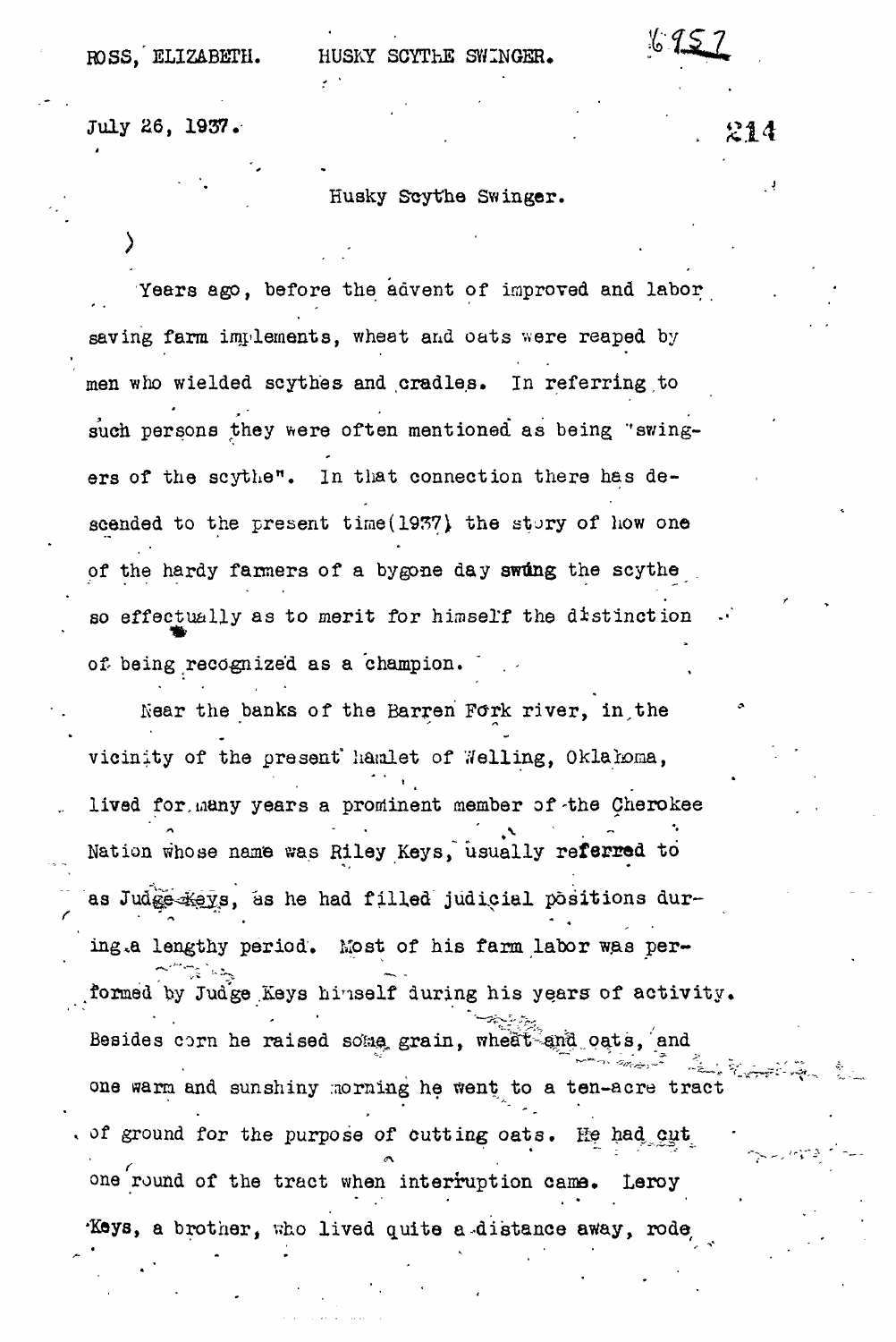*•• • '. • 2ir <sup>&</sup>gt;*

up horseback, saying that one of his horses had dis- ^ appeared and that as the aninal had been raised in a section some miles east of the Barren Fork he had no aoubt it would be found in the hill country. Not being familiar with the rugged and wooded region, Leroy Keys desired that Judge Keys accompany him. Judge Keys re plied that the cutting of the oats could net be delayed, whereupon Leroy Keys offered to swing the scythe in the oats field if his brother would go into the hills in quest of the missing horse. Judge Keys acceded to the proposition, being quite familiar with the regions east of the Barren Fork. Soon Judge Keys roae away and Leroy Keys engaged in wielding the scythe.

*- z - •*

Mile after mile Judge Keys rode, and as he rode, Leroy Keys continued'at his labor, making round after round of the field and gradually lessening the standing oats. Finally Judge Keys reached the section in which the truant horse had been raised, found the missing animal, placed a rope about its"neck and started on his return journey home. The sun was near its setting when Judge Keys forded the Barren Fork near his home.